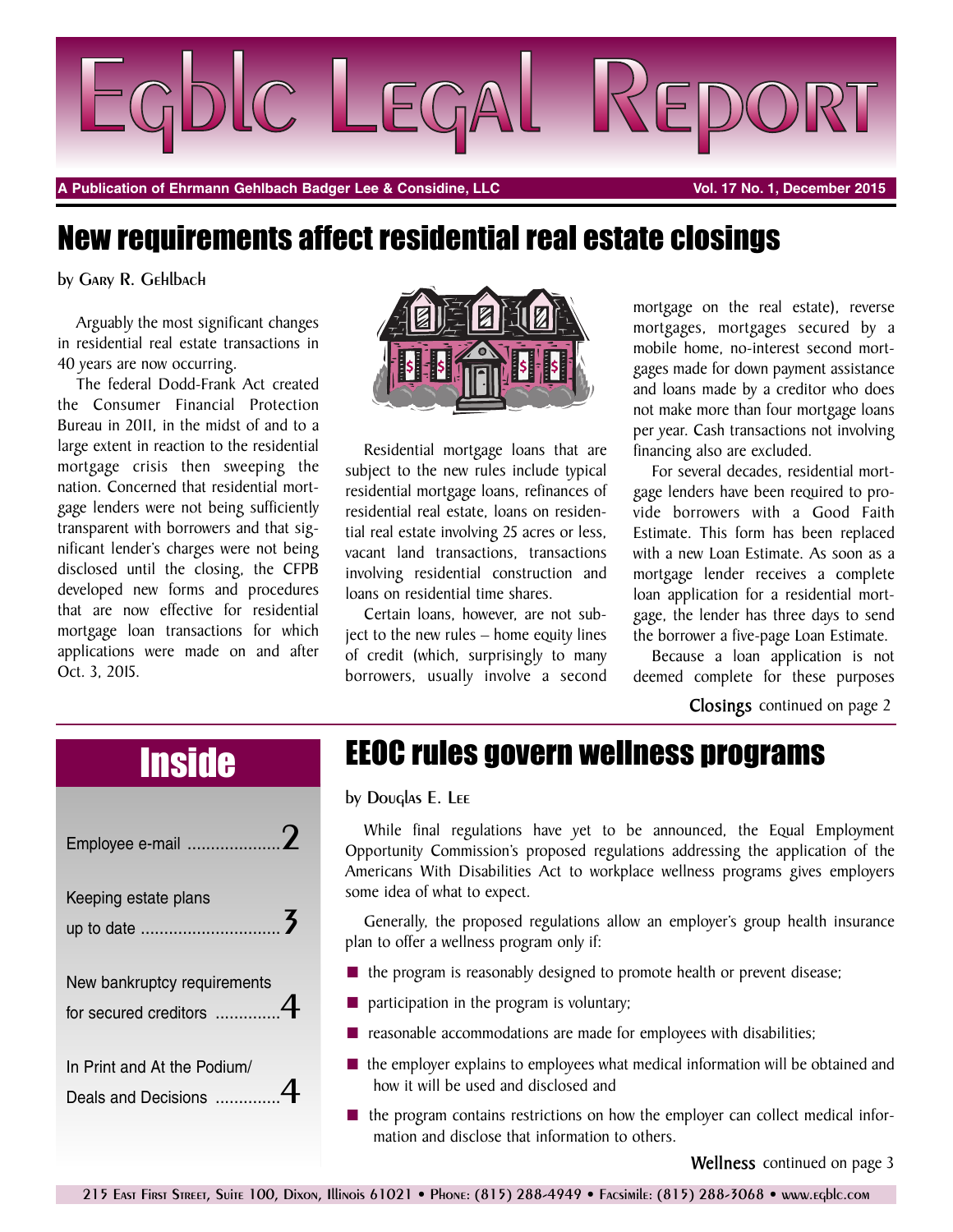### NLRB ruling limits ability to restrict employee e-mail use

#### by Douglas E. Lee

Employers updating their employee handbooks should consider whether their e-mail policies are consistent with a change in National Labor Relations Board precedent.

In *Purple Communications, Inc.*, the Board reversed a prior ruling and found that employees have a presumptive right to use their employer's e-mail system to engage in communications relating to concerted activity – including union activity – during nonworking time. The Board previously had held that an employer could prohibit nonwork-related use of its e-mail system, so long as the employer did not discriminate against concerted activity.

The employer's policy at issue in *Purple Communications* prohibited employees from using "the computer, internet, voicemail, and email systems . . . in connection with . . . activities on behalf of organizations or persons with no professional or business affiliation with the Company" and from "sending uninvited email of a personal nature." The Board held the policy illegal under the National Labor Relations Act because it denied

employees the right to solicit one another for union organization purposes on nonworking time.

In its decision, the Board distinguished a long line of cases in which it previously had found that employees do not have the right to use employer property, such as bulletin boards, telephones and copy machines, for organizing activity. The Board said that e-mail was different because "employee email use will rarely interfere with others' use of the email system or add significant incremental usage costs" and that "email systems function as an ongoing and interactive means of employee communication in a way that other, older types of equipment clearly cannot."

At the same time, the Board cast doubt on the "broad pronouncements" in these older cases and stated that the reasoning that prohibited employee use of telephone systems was "unpersuasive." The Board did not overrule those cases, however, leaving those issues for another day.



#### Closings . . .

Continued from page 1

unless it includes the address and price of the property to be purchased, a lender should be able to issue a pre-approval letter without being required to send the Loan Estimate within three days.

For covered transactions, the standard HUD-1 Settlement Statement that has been used for over 40 years is being replaced by a two-page Closing Disclosure, a three-page ALTA Settlement Statement – Borrower/Buyer and a three-page ALTA Settlement Statement – Seller. The requirement for separate buyer and seller statements is designed primarily to preserve the confidentiality of the buyer's financing terms.

The new rules likely will extend the time between when a sales contract is signed and the closing date. The new Closing Disclosure must be delivered to the consumer at least three days before the closing (excluding Sundays and federal holidays). The lender is then locked in to the charges listed on that Closing

Disclosure and cannot change those at the closing.

If the Closing Disclosure is mailed, it will be considered received by the borrower three days after mailing, meaning that if the Closing Disclosure is mailed on a Monday, it will be considered received by the borrower on Thursday. The three-day waiting period then begins, so the earliest the closing can occur is the following Monday.

Perhaps the most significant change will be in actually scheduling closings. Experts in the industry are advising real estate brokers and attorneys that, when contracts are prepared, the closing date should be at least 60 days after the date of the contract to account for the new procedures.

Another change will be in dealing with last-minute events that change closing numbers. For example, buyers often conduct a final walk-through of the property just before closing, and if an issue with the condition of the property arises during the walk-through, it is usually resolved with a credit to the buyer or

other adjustment at the time of closing. Depending on a number of factors, such an adjustment could delay the closing for a week or so.

This possibility is especially problematic for closings that are part of a chain of closings among parties that are simultaneously buying and selling residences. While attorneys in the past usually recommended that buyers not take possession before a closing or that sellers not retain possession after a closing, the possibility of closing delays likely will require more flexibility in these instances. Provisions for pre- or postclosing possession might now need to be developed to deal with homeowner's insurance, security deposits and utilities.

While the new changes have received considerable hype and are causing anxiety among real estate brokers, mortgage lenders, attorneys, buyers and sellers, the actual results may be much less disruptive. As typically is the case, time will be the judge.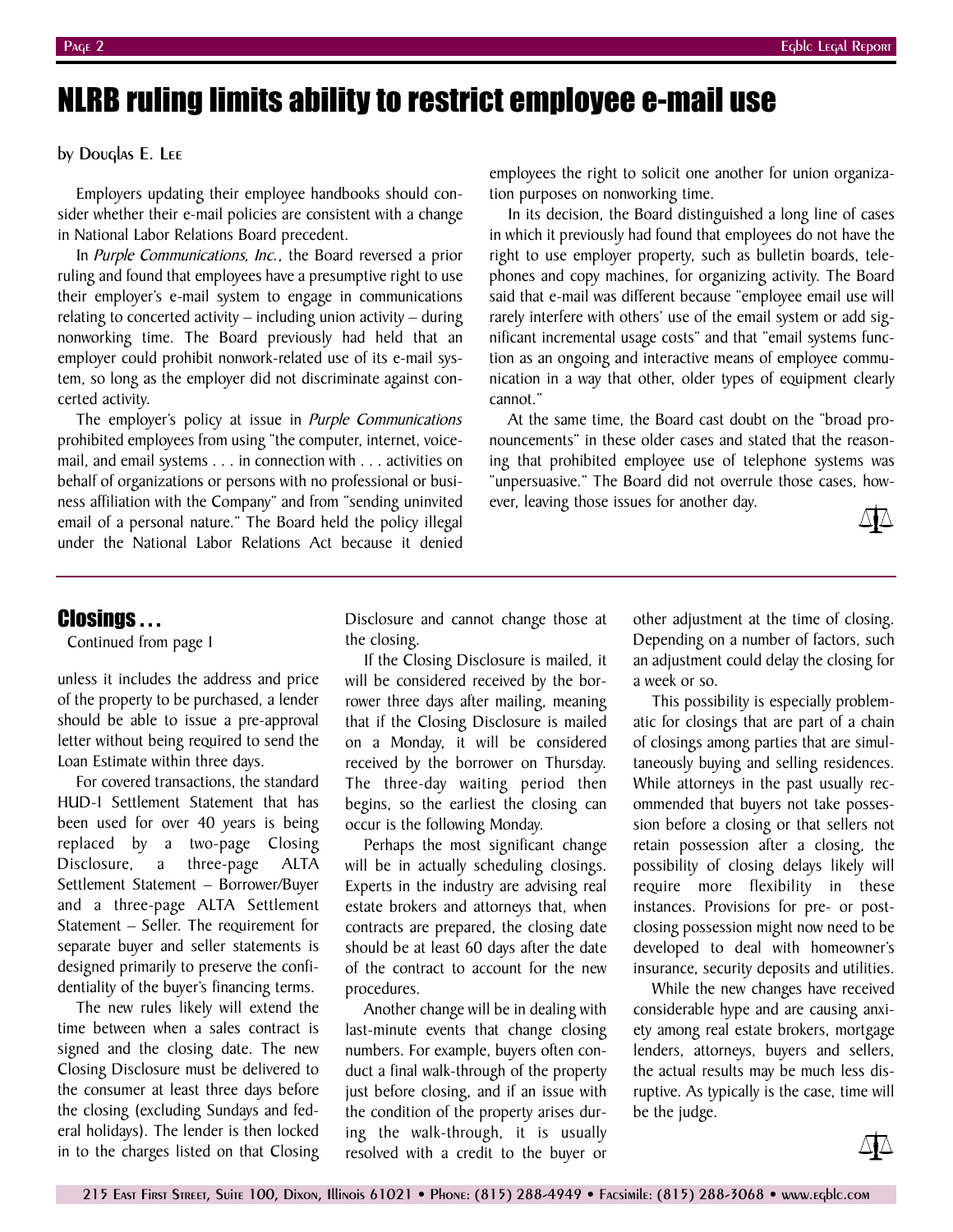### Changes in estate taxes suggest need to review estate plans

#### by Gary R. Gehlbach

With the significant increase in the federal estate tax exemption in recent years, the focus for many clients has turned from estate tax planning to income tax planning.

Fifteen years ago the estate tax exclusion was \$675,000. Today the federal exemption is \$5.43 million and in 2016 will be \$5.45 million. The Illinois estate tax exemption, however, is stuck at \$4 million, which is still sufficiently high to allow most decedent's estates to avoid filing an estate tax return and paying the estate tax.

At the federal level, a concept called portability applies. When the first spouse dies, that spouse's unused estate tax exemption can be transferred (ported) to the surviving spouse. This means that, at least in theory, a married couple could have a combined estate of \$10.86 million and experience no federal estate tax. Interestingly, only 0.14% (that is, fourteen in ten thousand) households are expected to have estates larger than the two-spouse combined federal estate tax exemption.

Illinois, however, has not adopted portability. Therefore, a couple with a potential estate approaching \$4 million should engage in estate planning to avoid or minimize the potential estate tax.

For the vast majority of individuals and couples whose estates are worth considerably less than \$4 million, generally no estate tax planning is warranted. Rather, the focus is on income tax planning and, more specifically, tax basis adjustment.

A person's tax basis in an asset is generally the cost of the asset or the value of the asset if received as a result of someone's death (or the giver's tax basis if received as a gift during the giver's life), less allowable depreciation deductions. When an asset is sold, taxable gain or loss is usually measured as the difference between the net sales price and the seller's adjusted tax basis. Generally, when a person dies the assets in his or her estate receive a step-up in income tax bases equal to the values of those assets as of the date of death. (Some notable exceptions exist, however, such as assets funded with pre-tax contributions.)

Under fairly traditional estate tax planning for married couples, on the death of the first spouse assets with a value equal to not more than the decedent's estate tax exemption were sheltered by channeling them to a by-pass trust, typically called a Family Trust, for the benefit of the surviving spouse. The Family Trust would be structured so that, when the second spouse would die, the value of the assets in that trust would not be subject to estate tax in the surviving spouse's estate.

The protection from estate tax, however, meant that the assets in the Family Trust did not receive a step-up in tax bases. As a result, any significant appreciation in the value of the assets since the death of the first spouse could lead to substantial income tax when the assets were sold.

Therefore, if estate tax is no longer a concern, using a Family Trust might no longer be good planning. Instead, other estate planning techniques are available to safeguard the assets of the first spouse to die, allowing the surviving spouse to have the benefit of those assets during the balance of his or her life, but ensuring that those assets receive step-ups in income

tax bases on the death of the second spouse.



### Wellness ...

Continued from page 1

Like final regulations adopted in 2013, the proposed regulations distinguish between "participatory" and "health contingent" wellness programs. Participatory programs require only participation and base rewards on participation rather than on satisfaction of a standard related to a health factor. Health contingent programs, on the other hand, require employees to satisfy a standard related to a health factor (such as maintaining a specified cholesterol level) or require employees to complete an activity related to a health factor (such as attending a specified educational session) to obtain a reward.

Participatory programs are permitted under existing regulations as long as they are made available to all similarly situated employees. Health contingent programs are subject to several additional requirements, including a requirement that rewards not exceed 30 percent of the total cost of employee-only coverage under a plan (or up to 50 percent if the reward relates to tobacco prevention or reduction).

Under the proposed regulations, a wellness program cannot condition a reward on an overly burdensome amount of time for participation, use unreasonably intrusive procedures or place on employees significant costs related to medical examinations. If an employer collects medical information on a health questionnaire, it should provide follow-up information or advice, such as feedback about risk factors or using aggregate information to design programs to treat any specific conditions.

In regard to reasonable accommodations, the proposed regulations provide that accommodations must be offered to all employees with disabilities, whether the wellness program is participatory or health contingent. For example, an employer might have to provide a sign language interpreter for a deaf employee attending a nutrition class or a large-print version of written materials for an employee with impaired vision.